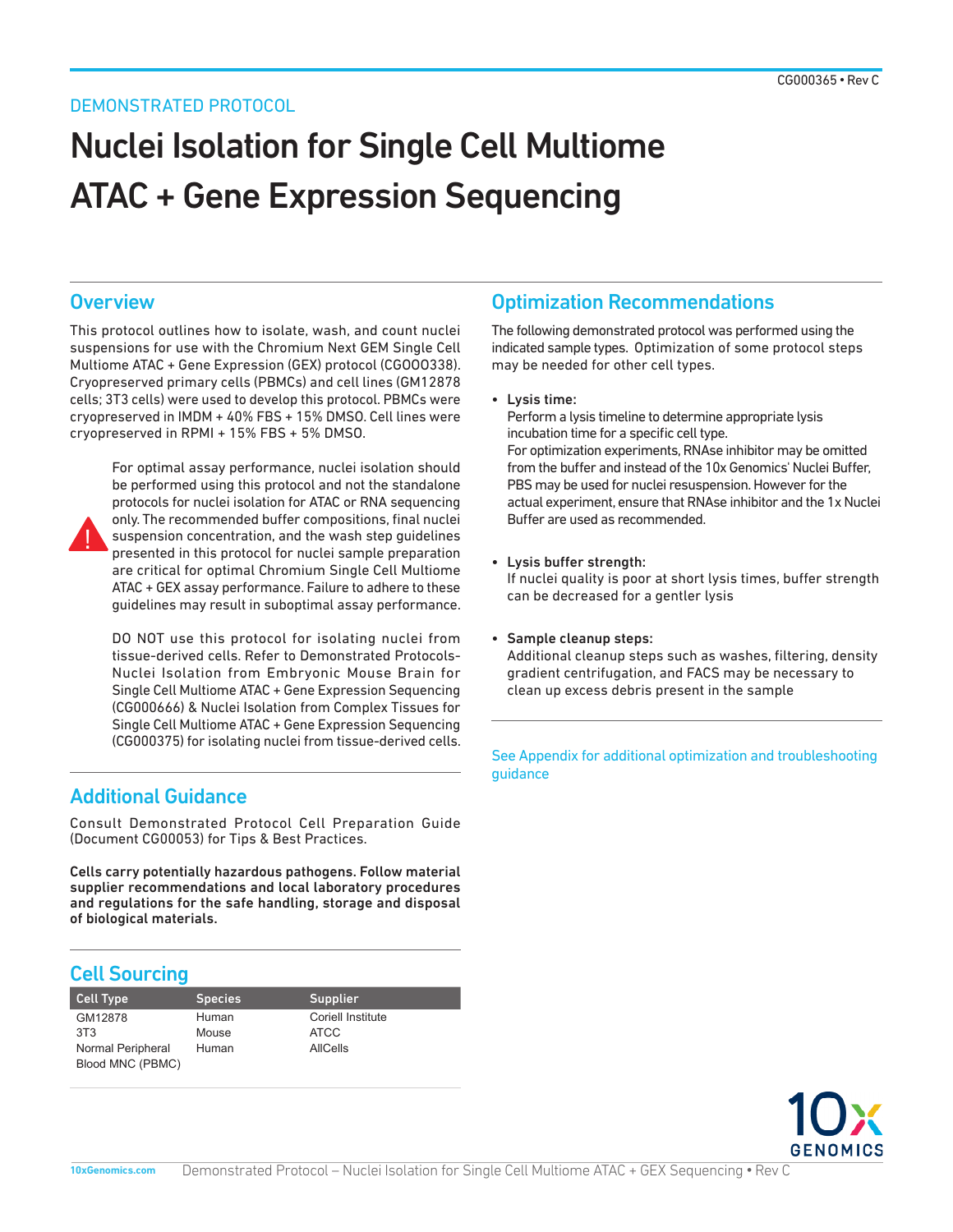| <b>Diluted Nuclei Buffer</b><br>Prepare fresh, maintain at 4°C | <b>Stock</b> | <b>Final</b>             | 1 <sub>m</sub>    |
|----------------------------------------------------------------|--------------|--------------------------|-------------------|
| Nuclei Buffer* (20X)                                           | 20X          | 1 X                      | 50 µl             |
| <b>DTT</b>                                                     | 1000 mM      | 1 <sub>m</sub> M         | $1\mu$            |
| RNase inhibitor (check vendor-                                 | 40 U/µl      | $1 U/ \mu l$             | $25$ µl           |
| specific stock concentration)<br>Nuclease-free Water           |              |                          | 924 µl            |
|                                                                |              |                          |                   |
| <b>Wash Buffer</b>                                             | <b>Stock</b> | <b>Final</b>             | 4ml               |
| Prepare fresh, maintain at 4°C                                 |              |                          |                   |
| Tris-HCl (pH 7.4)                                              | 1 M          | 10 mM                    | 40 µl             |
| NaCl                                                           | 5 M          | $10 \text{ mM}$          | $8$ µl            |
| MgCl <sub>2</sub>                                              | 1 M          | 3 mM                     | $12 \mu l$        |
| <b>BSA</b>                                                     | 10%          | $1\%$                    | 400 µl            |
| Tween-20                                                       | 10%          | 0.1%                     | 40 µl             |
| <b>DTT</b>                                                     | 1000 mM      | 1 mM                     | 4 µl              |
| RNase inhibitor                                                | 40 U/µl      | $1 U/ \mu l$             | $100$ $\mu$       |
| Nuclease-free Water                                            |              |                          | $3.40$ ml         |
|                                                                |              |                          |                   |
| <b>Lysis Buffer</b><br>Prepare fresh, maintain at 4°C          | <b>Stock</b> | <b>Final</b>             | 2 <sub>m</sub>    |
|                                                                |              |                          |                   |
| Tris-HCl (pH 7.4)<br>NaCl                                      | 1 M<br>5 M   | $10 \text{ mM}$<br>10 mM | 20 µl             |
| MgCl <sub>2</sub>                                              | 1 M          | 3 mM                     | 4 µl<br>$6 \mu l$ |
| Tween-20                                                       | 10%          | 0.1%                     | $20$ $\mu$        |
| Nonidet P40 Substitute                                         | 10%          | 0.1%                     | 20 µl             |
| (alternatively, use IGEPAL CA-630)                             |              |                          |                   |
| If using Sigma 74385 or i8896,                                 |              |                          |                   |
| prepare a 10% stock                                            |              |                          |                   |
| Digitonin                                                      | 5%           | 0.01%                    | 4 µl              |
| (incubate at 65°C to dissolve                                  |              |                          |                   |
| precipitate before use)                                        |              |                          |                   |
| <b>BSA</b>                                                     | 10%          | $1\%$                    | $200$ $\mu$       |
| <b>DTT</b>                                                     | 1000 mM      | 1 mM                     | $2 \mu l$         |
| RNase inhibitor 40 U/µl                                        | 40 U/µl      | $1 U/ \mu l$             | 50 µl             |
| Nuclease-free Water                                            |              |                          | 1.67 ml           |
| <b>Additional Buffers</b>                                      |              |                          |                   |
|                                                                |              |                          |                   |

RPMI + 10% FBS (maintain at 4°C, pre-warm at 37°C before use)

PBS + 0.04% BSA (maintain at 4°C)

## Preparation – Buffers Specific Reagents & Consumables

| <u>Vendor</u>    | Item                                                                                                                                                                                                                                                            | <b>Part Number</b>                                                             |
|------------------|-----------------------------------------------------------------------------------------------------------------------------------------------------------------------------------------------------------------------------------------------------------------|--------------------------------------------------------------------------------|
| 10x Genomics     | Nuclei Buffer* (20X)                                                                                                                                                                                                                                            | 2000153/2000207                                                                |
| Thermo<br>Fisher | Digitonin<br>Tubes, 0.2 ml, flat cap tube**                                                                                                                                                                                                                     | <b>BN2006</b><br>AB0620                                                        |
|                  | Sorvall Microtube Adapters**                                                                                                                                                                                                                                    | 76003750                                                                       |
| Sigma-Aldrich    | Trizma Hydrochloride Solution, pH 7.4<br>Sodium Chloride Solution. 5 M<br>Magnesium Chloride Solution, 1M<br>Nonidet P40 Substitute<br>(alternatively, use IGEPAL CA-630)<br>Sigma Protector RNase inhibitor<br>(substitution is not recommended)<br><b>DTT</b> | T <sub>2194</sub><br>59222C<br>M1028<br>74385<br>i8896<br>3335402001<br>646563 |
| Miltenyi Biotec  | <b>MACS BSA Stock Solution</b>                                                                                                                                                                                                                                  | 130-091-376                                                                    |
| <b>Bel-Art</b>   | Flowmi Cell Strainer, 40 µm                                                                                                                                                                                                                                     | H13680-0040                                                                    |
| Bio-Rad          | Tween 20                                                                                                                                                                                                                                                        | 1662404                                                                        |
| Corning          | 1X Phosphate-Buffered Saline, pH 7.4                                                                                                                                                                                                                            | 21-040-CV                                                                      |

\*Included in the 10x Genomics Single Cell Multiome ATAC Kit A \*\*ONLY for Low Cell Input Nuclei Isolation protocol

See Appendix for DNase Treatment specific reagents & buffers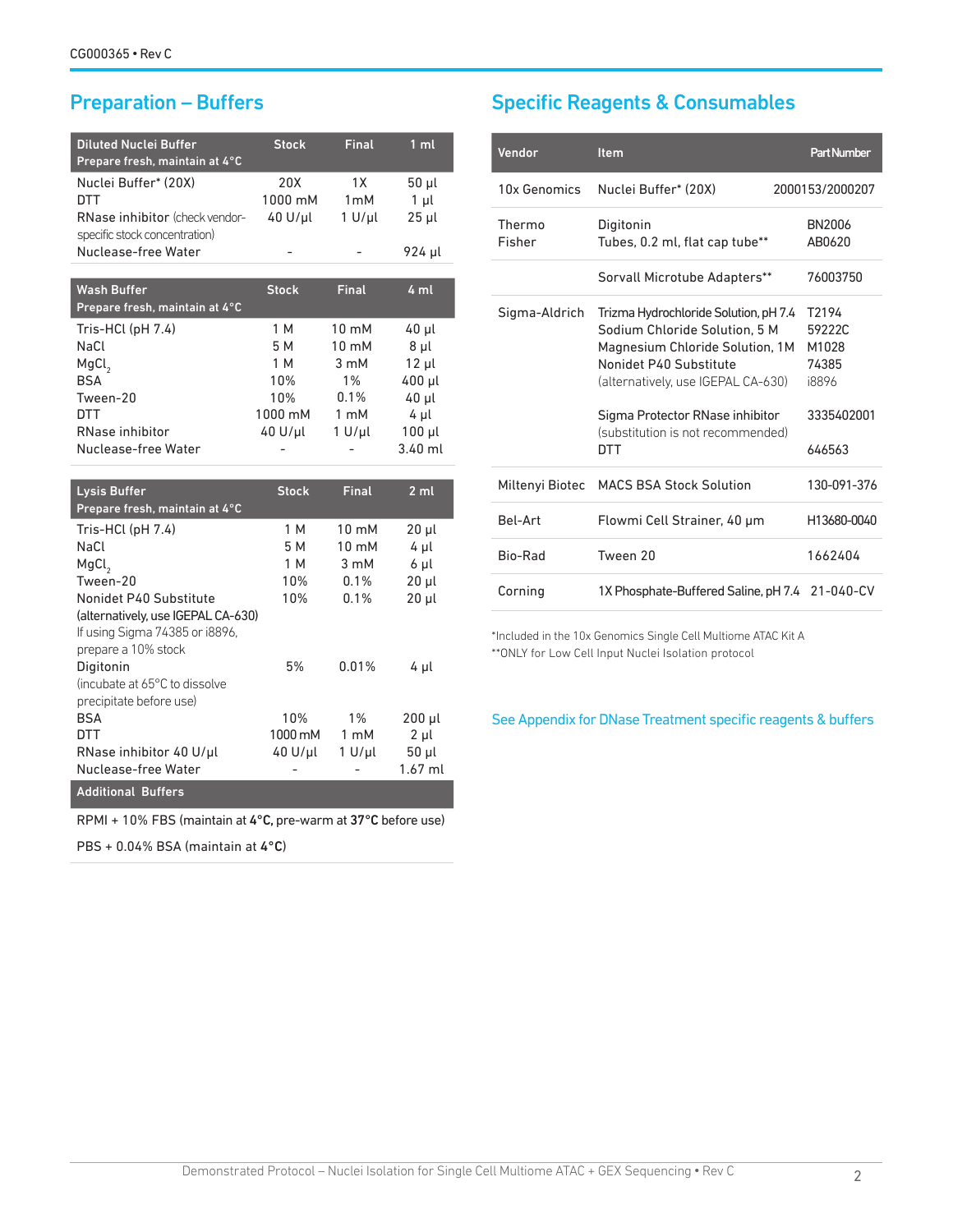### Protocol Overview



**GENOMICS**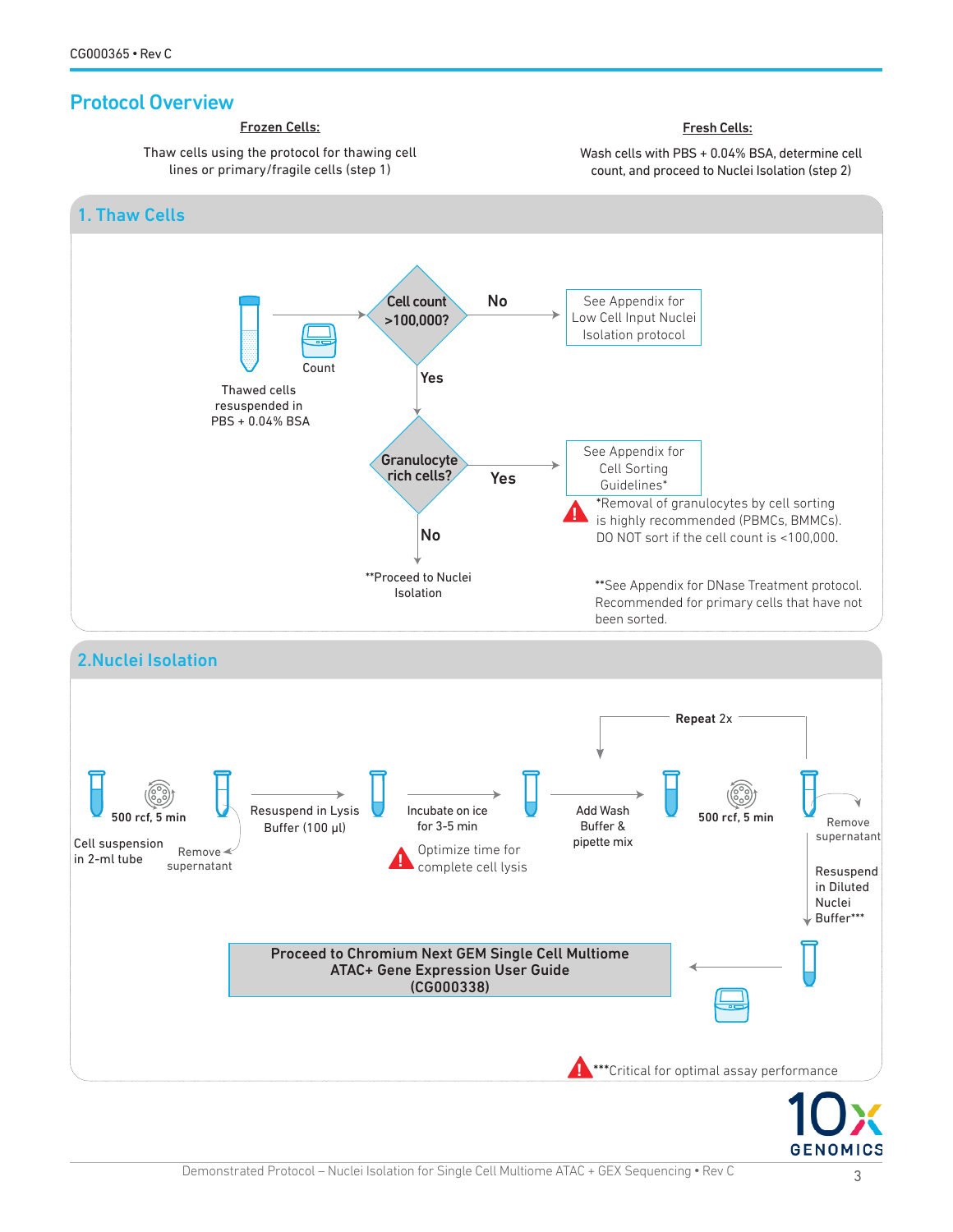### Protocol

If using fresh cells, perform 1-2 washes with PBS + 0.04% BSA, determine cell count, and proceed to Nuclei Isolation (step 2).

1. Thaw Cells (if using frozen cells)

For cell lines (used for GM12878 and 3T3 cells):

- a. Remove cryovials from storage, thaw in the water bath at 37°C for 1-2 min. Remove from the water bath when a tiny ice crystal remains.
- b. Pipette mix the cells and transfer to a 15-ml conical tube containing 10 ml pre-warmed media (RPMI + 10% FBS).
- c. Centrifuge at 300 rcf for 5 min.
- d. Remove the supernatant without disrupting the cell pellet and resuspend in 1 ml PBS + 0.04% BSA. Transfer to a 2-ml microcentrifuge tube. Rinse the 15-ml tube with 0.5 ml PBS + 0.04% BSA and transfer the rinse to the 2-ml tube containing the cells.
- e. Centrifuge cells at 300 rcf for 5 min.
- f. Remove the supernatant without disrupting the cell pellet and resuspend in 1 ml PBS + 0.04% BSA.
- g. Pass cell suspension through a 40 um Flowmi Cell Strainer.
- h. Determine the cell concentration using a Countess II FL Automated Cell Counter (see Appendix) or a hemocytometer.
- i. Proceed to Nuclei Isolation (step 2). If cell count is ˂100,000, nuclei may be isolated using the Low Cell Input Nuclei Isolation protocol (see Appendix).

#### For primary cells/fragile cells (used for PBMCs):

- a. Remove cryovial from storage, thaw in the water bath at 37°C for 1-2 min. Remove from the water bath when a tiny ice crystal remains.
- b. Transfer the thawed cells to a 50-ml conical tube. Rinse the cryovial with 1 ml pre-warmed media (RPMI + 10% FBS) and add the rinse drop-wise to the 50-ml conical tube while gently shaking the tube (300 rpm at 37°C on the thermomixer).
- c. Sequentially dilute cells in the 50-ml conical tube by incremental 1:1 volume additions of media for a total of 5 times (including dilution at step b), with ~1 min wait between additions (see Appendix). Add media (RPMI + 10% FBS) at a speed of 1 ml/3-5 sec to the tube and swirl.
- d. Centrifuge at 300 rcf for 5 min.
- e. Remove most of the supernatant, leaving ~1 ml and resuspend cell pellet in this volume.
- f. Add an additional 9 ml media (1 ml/3-5 sec) to achieve a total volume of ~10 ml.
- g. Centrifuge at 300 rcf for 5 min.
- h. Remove the supernatant without disrupting the cell pellet and resuspend in 1 ml PBS + 0.04% BSA, gently pipette mix 5x.

i. Transfer to a 2-ml microcentrifuge tube. Rinse the 50-ml tube with 0.5 ml PBS + 0.04% BSA and transfer the rinse to the 2-ml tube containing the cells. Mix by gently inverting the tube.

OPTIONAL Primary/fragile cells may have high amounts of ambient/background DNA. Treating the cells with DNase I prior to nuclei isolation can remove the ambient DNA, improving the quality of Single Cell ATAC libraries (see Appendix for protocol). DNase treatment is not necessary if cells are being sorted prior to nuclei isolation.

- j. Centrifuge cells at 300 rcf for 5 min.
- k. Remove the supernatant without disrupting the cell pellet and resuspend in 1 ml PBS + 0.04% BSA.
- l. Pass cell suspension through a 40 µm Flowmi Cell Strainer.
- m.Determine the cell concentration using a Countess II FL Automated Cell Counter (see Appendix) or a hemocytometer.



Cell sorting for granulocyte removal before nuclei isolation is highly recommended for granulocyte-rich samples, such as PBMCs and BMMCs (see Appendix for Cell Sorting Guidelines). Removing RNase-rich granulocytes prevents degradation of mRNA and excludes highly transposed DNA from Neutrophil Extracellular traps (NETs), resulting in cleaner data.

DO NOT sort cells if the cell count is ˂100,000.

- n. Proceed to Nuclei Isolation (step 2).
- If cell count is ˂100,000, nuclei may be isolated using the Low Cell Input Nuclei Isolation protocol (see Appendix).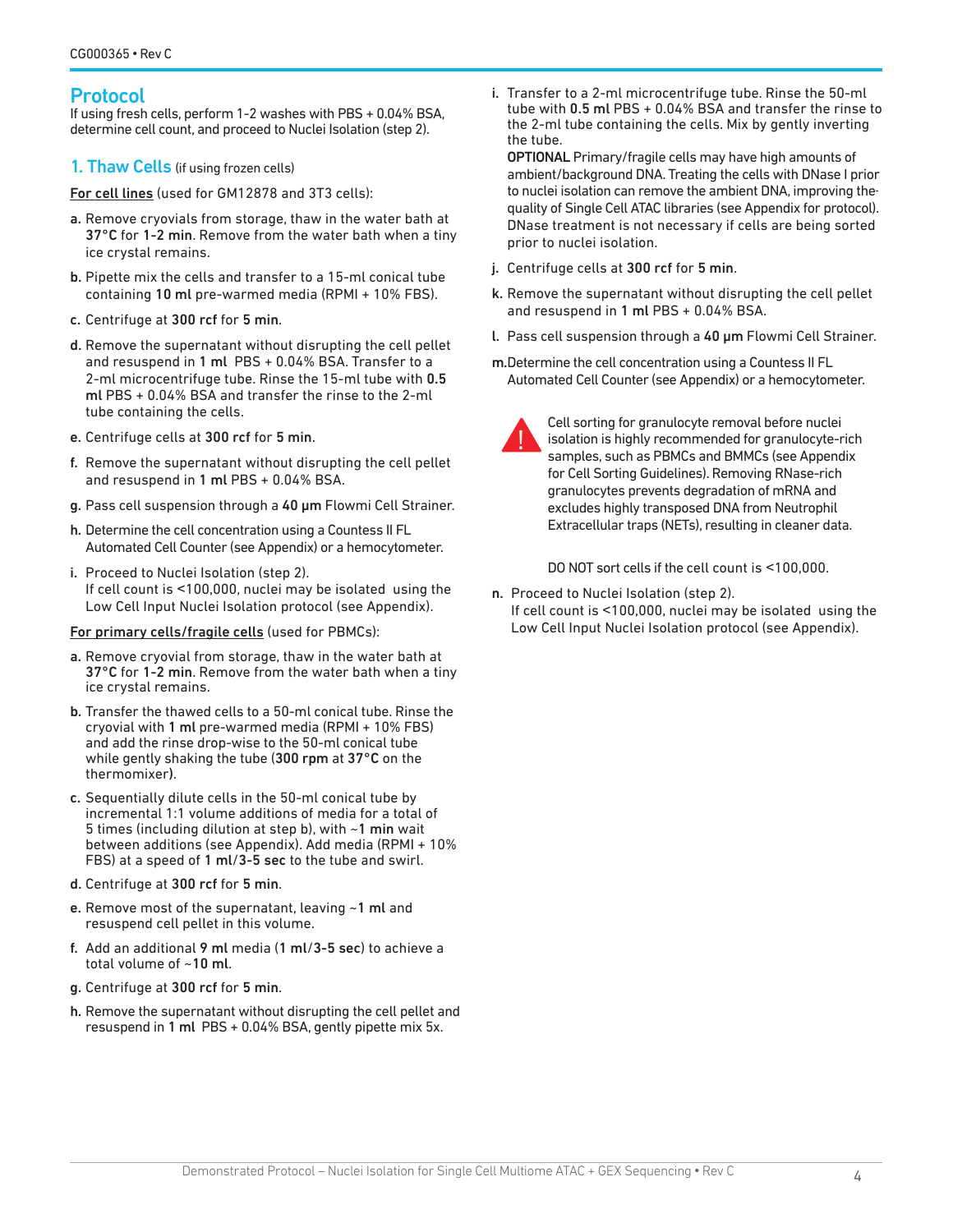### Protocol 2. Nuclei Isolation

If using fresh cells, perform 1-2 washes with PBS + 0.04% BSA and determine cell count, before proceeding to step 2a. Nuclei may be isolated from 100,000-1,000,000 cells using this protocol.

- a. Add 100,000-1,000,000 cells to a 2-ml microcentrifuge tube. Centrifuge at 300 rcf for 5 min at 4°C.
- b. Remove ALL the supernatant without disrupting the cell pellet.
- c. Add 100 µl chilled Lysis Buffer. Pipette mix 10x.
- d. Incubate for 3-5 min\* on ice. \*Cryopreserved PBMCs were incubated for 3 min \*Cryopreserved cell lines were incubated for 5 min



Optimize incubation time based on cell type. Suboptimal or prolonged lysis times can both alter assay performance. Assess lysis efficacy via the Countess II FL Automated Cell Counter/microscopy (see Results).

- e. Add 1 ml chilled Wash Buffer to the lysed cells. Pipette mix 5x.
- f. Centrifuge at 500 rcf for 5 min at 4°C.
- g. Remove the supernatant without disrupting the nuclei pellet.
- h. Repeat steps e-g two more times for a total of 3 washes.
- i. Based on cell concentration step 2a and assuming ~50% nuclei loss during cell lysis, resuspend in chilled Diluted Nuclei Buffer. See Nuclei Stock Concentration Table and Example Calculation in Appendix. Maintain on ice.



The resuspension in Diluted Nuclei Buffer is critical for optimal Single Cell ATAC assay performance. The composition of the Tris-based Diluted Nuclei Buffer, including Magnesium concentration, has been optimized for the Transposition and Barcoding steps in the Single Cell Multiome ATAC + GEX protocol. Suspension of nuclei in a different buffer may not be compatible.

- j. OPTIONAL If cell debris and large clumps are observed, pass through a cell strainer. For low volume, use a 40 um Flowmi Cell Strainer to minimize volume loss.
- k. Determine the nuclei concentration using a Countess II FL Automated Cell Counter (see Appendix) or a hemocytometer.
- Proceed immediately to Chromium Next GEM Single Cell Multiome ATAC + Gene Expression User Guide (CG000338).

### **Results**

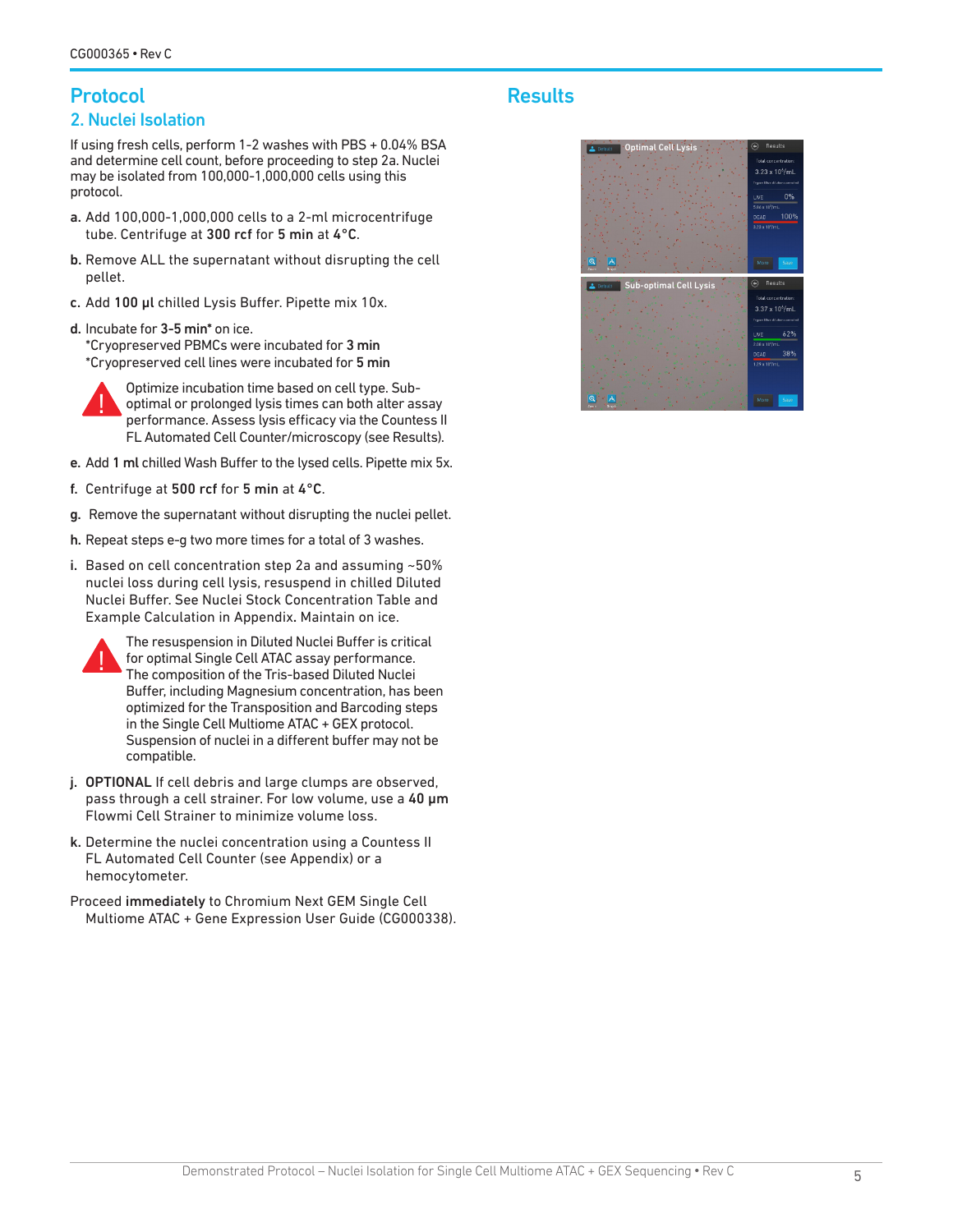## **Troubleshooting**

| Problem                                                                                            | <b>Possible Solution</b>                                                                                                                                                                                                                                                                                                                                                      |
|----------------------------------------------------------------------------------------------------|-------------------------------------------------------------------------------------------------------------------------------------------------------------------------------------------------------------------------------------------------------------------------------------------------------------------------------------------------------------------------------|
| High fraction of<br>non-viable cells<br>in input material<br>prior to starting<br>nuclei isolation | Optimize cell thawing to enhance sample<br>quality<br>Reduce fraction of dead cells. Refer to<br>Demonstrated Protocol Removal of Dead<br>Cells from Single Cell Suspensions for<br>Single Cell RNA Sequencing (Document<br>CG000093)<br>Sort cells using flow cytometry<br>Gently handle cell suspensions by<br>following best practices and reduce cell<br>processing times |
| High fraction of<br>viable cells post<br>cell lysis                                                | Incrementally increase the lysis time and<br>monitor lysis efficacy microscopically                                                                                                                                                                                                                                                                                           |
| Difficult to count<br>nuclei/excess<br>debris                                                      | Use a fluorescent dye (ethidium-<br>homodimer-1) and fluorescence<br>compatible cell counter or microscope                                                                                                                                                                                                                                                                    |
| Excessive debris                                                                                   | Sample may be cleaned by extra washes/<br>filtering/desnity centriqugation/FACS<br>(7-AAD stain)                                                                                                                                                                                                                                                                              |
| Low nuclei<br>recovery                                                                             | Use a swing-bucket rotor for<br>centrifugation steps                                                                                                                                                                                                                                                                                                                          |

Trypan Blue Precipitate in the Countess II Slide



#### DO NOT use nuclei resuspended in 20X Nuclei Buffer. Repeat nuclei isolation and resuspend in Diluted Nuclei Buffer (1X).



### Appendix

#### Illustrative Overview of Incremental1:1 Volume Additions

Incrementally add media volumes at the indicated points & swirl



#### Nuclei Stock Concentration Table

Based on the Targeted Nuclei Recovery, prepare the nuclei suspension in Diluted Nuclei Buffer to achieve the corresponding Nuclei Stock concentrations.

| <b>Targeted Nuclei Recovery</b> | <b>Nuclei Stock Concentration</b><br>(nuclei/µl) |
|---------------------------------|--------------------------------------------------|
| 500                             | 160-400                                          |
| 1,000                           | 320-810                                          |
| 2,000                           | 650-1,610                                        |
| 3,000                           | 970-2,420                                        |
| 4,000                           | 1,290-3,230                                      |
| 5,000                           | 1,610-4,030                                      |
| 6,000                           | 1,940-4,840                                      |
| 7,000                           | 2,260-5,650                                      |
| 8,000                           | 2,580-6,450                                      |
| 9,000                           | 2,900-7,260                                      |
| 10,000                          | 3,230-8,060                                      |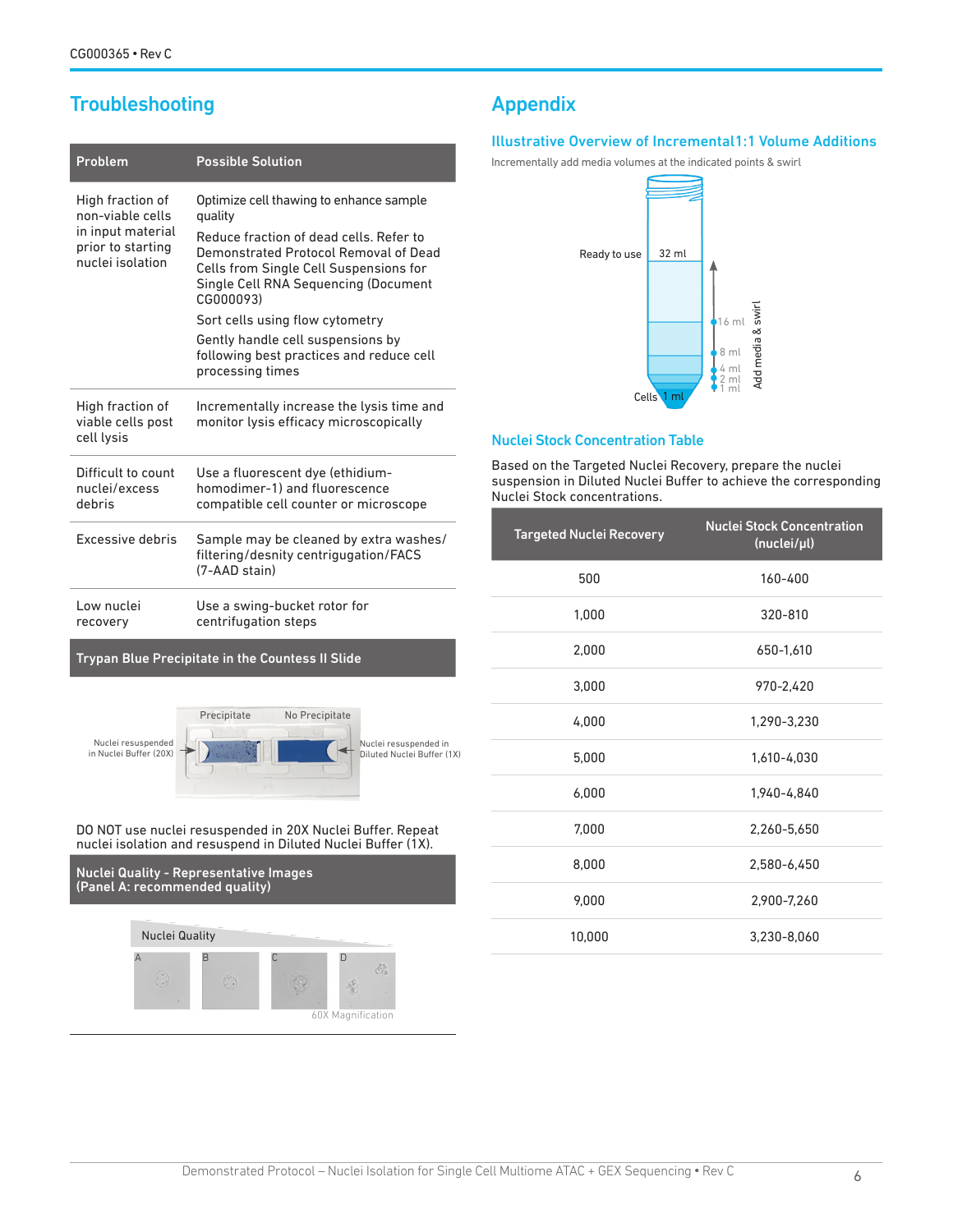### Appendix

#### Nuclei Counting and Viability

Countess II FL Automated Cell Counter is recommended for determining nuclei concentrations. The optimal range of cell concentration for Cell Counter is 1,000-10,000 cells/µl. Refer to manufacturer's instructions for details on operations.

- a. Vortex 0.4% trypan blue stain, centrifuge briefly and aliquot 10 µl per tube.
- b. Pipette mix the nuclei suspension. Immediately add 10 µl nuclei suspension to 10 µl aliquot of 0.4% trypan blue stain. Gently pipette mix 10x.
- c. Transfer 10 µl trypan blue stained nuclei to a Countess II Cell Counting Slide chamber.
- d. Insert the slide into the Countess II FL Cell Counter, and determine the nuclei concentration and viability. <5% of input cells should be viable. Optimize focusing and light exposure.

#### Low Cell Input Nuclei Isolation

Nuclei may be isolated from 2,000-100,000 cells using this protocol. If cell count is ˂40,000, centrifuge cell suspension at 300 rcf for 5 min at 4°C and resuspend the cell pellet in 50 µl PBS + 0.04% BSA. Transfer 50 µl cell suspension to a 0.2-ml tube. Proceed directly to step c.

- a. Centrifuge cell suspension at 300 rcf for 5 min at 4°C. Remove supernatant and resuspend pellet in PBS + 0.04% BSA for 1,000 cells/µl cell suspension.
- b.Add 2,000–40,000 cells to a 0.2-ml tube in a total volume of 50 µl PBS + 0.04% BSA.

Approximately 25% of the cell input is expected to be recovered during Chromium Single Cell Multiome ATAC + GEX sequencing. Always determine nuclei counts after nuclei isolation.

| <b>Cell Input</b> | <b>Expected</b><br><b>Nuclei Recovery</b><br>(after cell lysis) | <b>Expected</b><br><b>Nuclei Recovery</b><br>$(ATAC + GEX)$ |
|-------------------|-----------------------------------------------------------------|-------------------------------------------------------------|
| 40.000            | 16.000                                                          | 10.000                                                      |
| 20,000            | 8.000                                                           | 5.000                                                       |
| 10.000            | 4.000                                                           | 2.500                                                       |
| 4.000             | 1.600                                                           | 1.000                                                       |
| 2.000             | 800                                                             | 500                                                         |

- c. Centrifuge at 300 rcf for 5 min at 4°C.
- d. Remove 45 µl supernatant without touching the bottom of the tube to avoid dislodging the cell pellet.
- e. Add 45 µl chilled Lysis Buffer. Gently pipette mix 3x.
- f. Incubate for 3-5 min\* on ice.

\*Cryopreserved PBMCs were incubated for 3 min \*Cryopreserved cell lines were incubated for 5 min



Optimize incubation time based on cell type. Suboptimal or prolonged lysis times can both alter assay performance. Assess lysis efficacy via the Countess II FL Automated Cell Counter/microscopy. See Results for optimal cell lysis.

- g. Add 50 µl chilled Wash Buffer to the tube. DO NOT mix.
- h. Centrifuge at 500 rcf for 5 min at 4°C.
- i. Remove 95 µl supernatant without disrupting the nuclei pellet.
- j. Add 45 µl chilled Diluted Nuclei Buffer to the pellet. DO NOT mix.
- k. Centrifuge at 500 rcf for 5 min at 4°C.
- l. Remove the supernatant without touching the bottom of the tube to avoid dislodging the nuclei pellet.



The supernatant may be removed in two steps, first with a 100-µl pipette (set to 40 µl), followed by removal with a 10-µl pipette (set to 10 µl).

'ellet may not be visible)

m. Resuspend the nuclei pellet in 7 µl chilled Diluted Nuclei Buffer (pellet may not be visible).



The use of the Diluted Nuclei Buffer for nuclei suspension is critical for optimal assay performance. The composition of the Tris-based Diluted Nuclei Buffer, including Magnesium concentration, has been optimized for the Transposition and Barcoding steps in the Single Cell Multiome ATAC + GEX protocol. Suspension of nuclei in a different buffer may not be compatible with these protocol steps.

- n. Use 2 µl nuclei suspension mixed with 8 µl Diluted Nuclei Buffer and 10 µl Trypan Blue to determine the cell concentration by a Countess II FL Automated Cell Counter (see Appendix) or a hemocytometer. A final nuclei concentration of 30 nuclei/µl is needed for Targeted Nuclei Recovery of 500.
- o. Proceed immediately to Chromium Next GEM Single Cell Multiome ATAC + Gene Expression User Guide (CG000338).